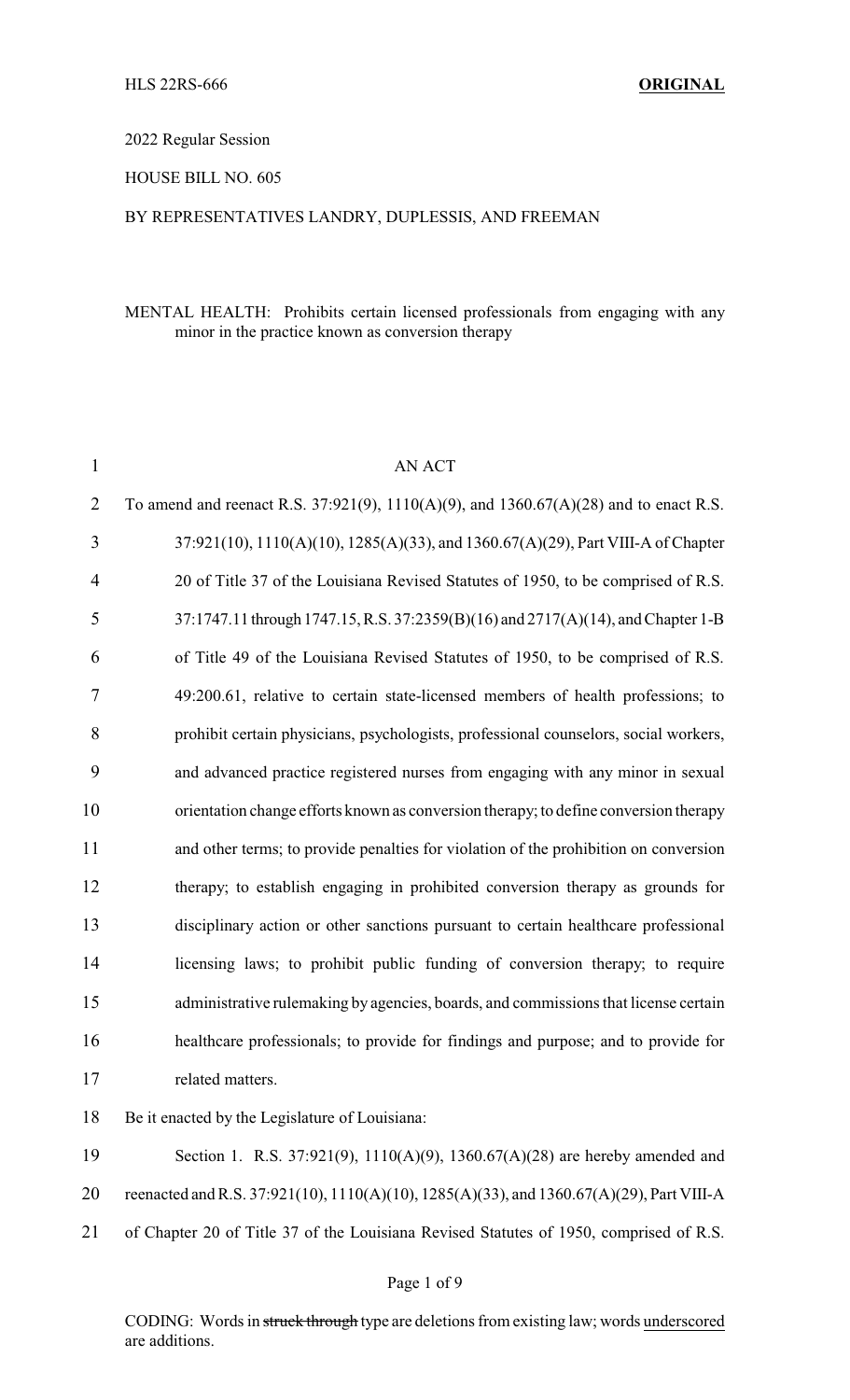## HLS 22RS-666 **ORIGINAL**

| $\mathbf{1}$   | 37:1747.11 through 1747.15, and R.S. 37:2359(B)(16) and 2717(A)(14) are hereby enacted  |
|----------------|-----------------------------------------------------------------------------------------|
| $\overline{2}$ | to read as follows:                                                                     |
| 3              | §921. Grounds for disciplinary proceedings                                              |
| $\overline{4}$ | The board may deny, revoke, suspend, probate, limit, or restrict any license            |
| 5              | to practice as a registered nurse or an advanced practice registered nurse, impose      |
| 6              | fines, and assess costs, or otherwise discipline a licensee and the board may limit,    |
| 7              | restrict, delay, or deny a student nurse from entering or continuing the clinical phase |
| 8              | of nursing education upon proof that the licensee or student nurse:                     |
| 9              | $\ast$<br>$\ast$<br>*                                                                   |
| 10             | (9) Has engaged in conversion therapy as defined in and prohibited by the               |
| 11             | provisions of Part VIII-A of Chapter 20 of this Title.                                  |
| 12             | (10) Has violated any provision of this Part.                                           |
| 13             | $\ast$<br>*<br>∗                                                                        |
| 14             | §1110. Denial, revocation, or suspension of licenses                                    |
| 15             | A. The board shall withhold, deny, revoke, or suspend any license issued or             |
| 16             | applied for in accordance with the provisions of this Chapter or otherwise discipline   |
| 17             | a licensee upon proof that the applicant or licensee:                                   |
| 18             | *<br>∗<br>∗                                                                             |
| 19             | Has engaged in conversion therapy as defined in and prohibited by the<br>(9)            |
| 20             | provisions of Part VIII-A of Chapter 20 of this Title.                                  |
| 21             | Has willfully or negligently violated any of the provisions of this<br>(10)             |
| 22             | Chapter.                                                                                |
| 23             | ∗<br>*<br>∗                                                                             |
| 24             | §1285. Causes for nonissuance; suspension; revocation; or the imposition of             |
| 25             | restrictions; fines; reinstatement; publication of action; stays                        |
| 26             | A. The board may refuse to issue, or may suspend or revoke any license or               |
| 27             | permit, or impose probationary or other restrictions on any license or permit issued    |
| 28             | pursuant to this Part for the following causes:                                         |
| 29             | $\ast$<br>∗<br>∗                                                                        |

# Page 2 of 9

CODING: Words in struck through type are deletions from existing law; words underscored are additions.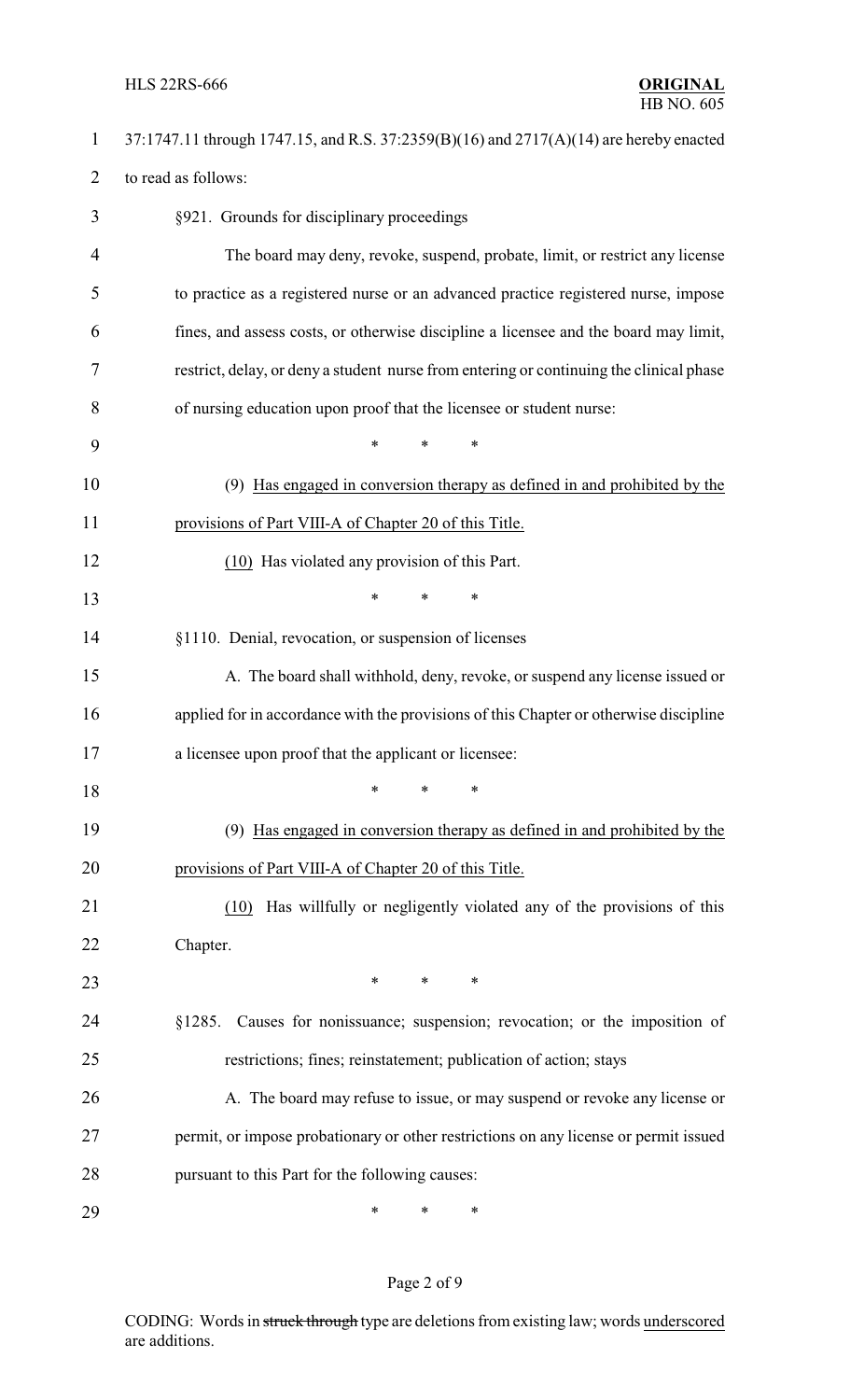| $\mathbf{1}$   | (33) Engaging in conversion therapy as defined in and prohibited by the                 |  |
|----------------|-----------------------------------------------------------------------------------------|--|
| $\overline{2}$ | provisions of Part VIII-A of Chapter 20 of this Title.                                  |  |
| 3              | $\ast$<br>$\ast$<br>*                                                                   |  |
| 4              | §1360.67. Causes for refusal to issue, suspension or revocation of licenses, permits,   |  |
| 5              | and certificates                                                                        |  |
| 6              | A. The board may refuse to issue, or may suspend or revoke any license or               |  |
| 7              | certificate, or impose probationary or other restrictions on any license or certificate |  |
| 8              | issued under this Part for the following causes:                                        |  |
| 9              | $\ast$<br>*<br>$\ast$                                                                   |  |
| 10             | (28) Engaging in conversion therapy as defined in and prohibited by the                 |  |
| 11             | provisions of Part VIII-A of Chapter 20 of this Title.                                  |  |
| 12             | (29) Violation of any rules and regulations of the board, or any provisions             |  |
| 13             | of this Part.                                                                           |  |
| 14             | $\ast$<br>*<br>∗                                                                        |  |
| 15             | PART VIII-A. HEALTHCARE PROVIDERS:                                                      |  |
| 16             | PROHIBITION ON CONVERSION THERAPY                                                       |  |
| 17             | $§1747.11$ . Purpose                                                                    |  |
| 18             | The purpose of this Part is to protect lesbian, gay, bisexual, and transgender          |  |
| 19             | youth from harmful efforts to change their sexual orientation known as conversion       |  |
| 20             | therapy.                                                                                |  |
| 21             | §1747.12. Legislative findings                                                          |  |
| 22             | The legislature hereby finds and declares all of the following:                         |  |
| 23             | (1) Conversion therapy is a general term that encompasses practices intended            |  |
| 24             | to change a lesbian, gay, bisexual, transgender, queer, or two-spirit individual's      |  |
| 25             | sexual orientation, gender identity, or both.                                           |  |
| 26             | (2) Conversion therapy is rooted in the belief that any sexual orientation              |  |
| 27             | other than heterosexuality is unnatural or immoral and that gender-nonconforming        |  |
| 28             | people are abnormal.                                                                    |  |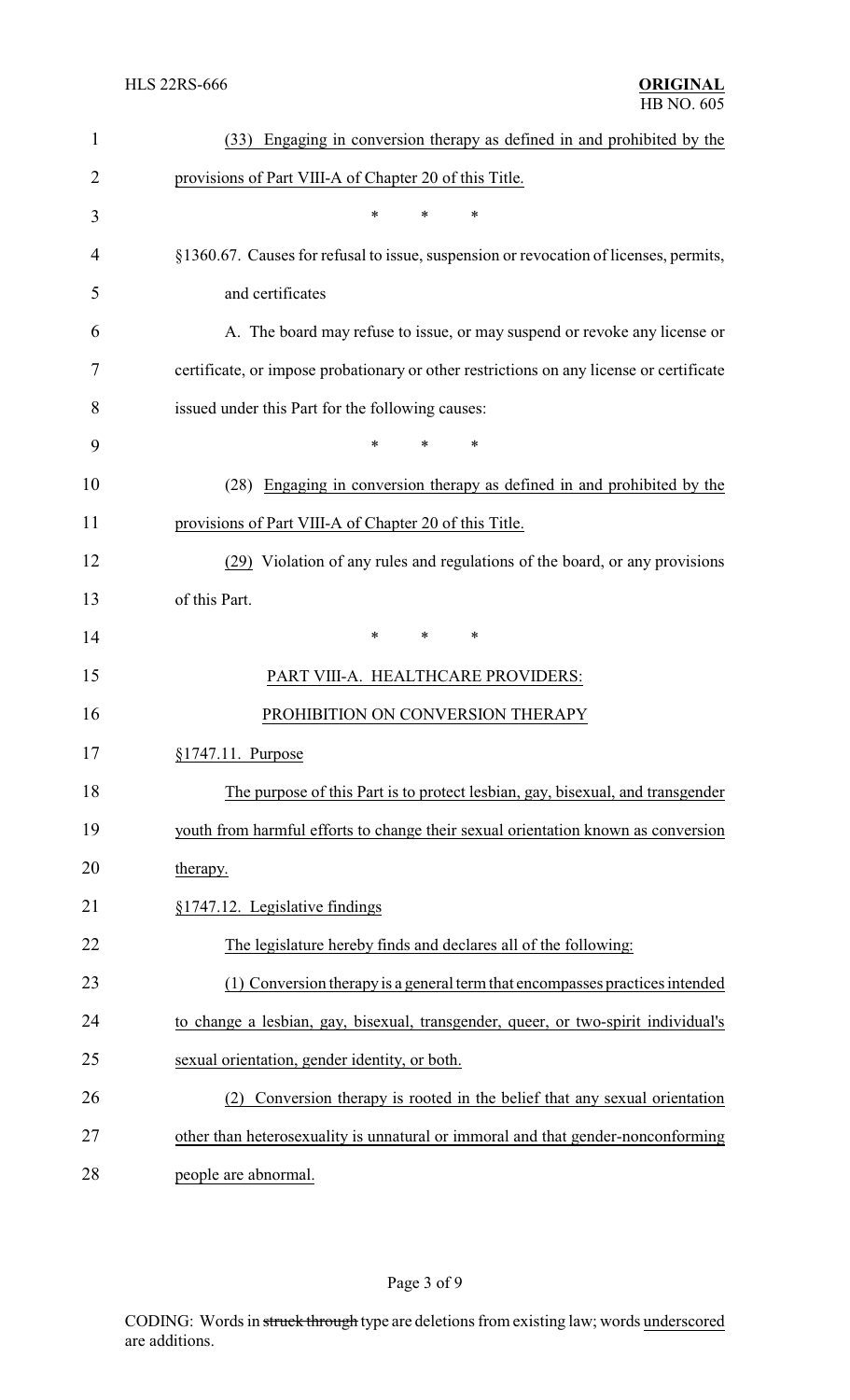| $\mathbf{1}$   | (3) According to the American Psychiatric Association, there is no rigorous          |  |  |  |
|----------------|--------------------------------------------------------------------------------------|--|--|--|
| $\overline{2}$ | scientific research supporting claims that an unwanted sexual orientation can be     |  |  |  |
| 3              | "cured" through any method.                                                          |  |  |  |
| 4              | (4) All major professional psychological associations in the United States,          |  |  |  |
| 5              | including the American Psychological Association, American Psychiatric               |  |  |  |
| 6              | Association, and American Academy of Child and Adolescent Psychiatry have taken      |  |  |  |
| 7              | public positions against the use of conversion therapy.                              |  |  |  |
| 8              | (5) Protecting young people from all forms of discrimination and harm to             |  |  |  |
| 9              | their mental health is a public health priority of this state.                       |  |  |  |
| 10             | §1747.13. Definitions                                                                |  |  |  |
| 11             | As used in this Part, the following terms have the meaning ascribed in this          |  |  |  |
| 12             | Section:                                                                             |  |  |  |
| 13             | $(1)(a)$ "Conversion therapy" means any practice or treatment conducted              |  |  |  |
| 14             | without a person's consent which is intended to change the person's sexual           |  |  |  |
| 15             | orientation or gender identity, including efforts to change behaviors or gender      |  |  |  |
| 16             | expressions, or to eliminate or reduce sexual or romantic attractions or feelings    |  |  |  |
| 17             | toward individuals of the same sex or gender. Conversion therapy includes all of the |  |  |  |
| 18             | following:                                                                           |  |  |  |
| 19             | (i) Any practice by a healthcare provider that attempts or purports to change        |  |  |  |
| 20             | a person's sexual orientation or gender identity conducted without the person's      |  |  |  |
| 21             | consent.                                                                             |  |  |  |
| 22             | (ii) Any practice by a healthcare provider that attempts or purports to change       |  |  |  |
| 23             | the behavioral expression of a person's sexual orientation or gender identity        |  |  |  |
| 24             | conducted without the person's consent.                                              |  |  |  |
| 25             | Any practice by a healthcare provider that attempts or purports to<br>(iii)          |  |  |  |
| 26             | eliminate or reduce a person's sexual or romantic attractions or feelings toward     |  |  |  |
| 27             | individuals of the same sex or gender conducted without the person's consent.        |  |  |  |

Page 4 of 9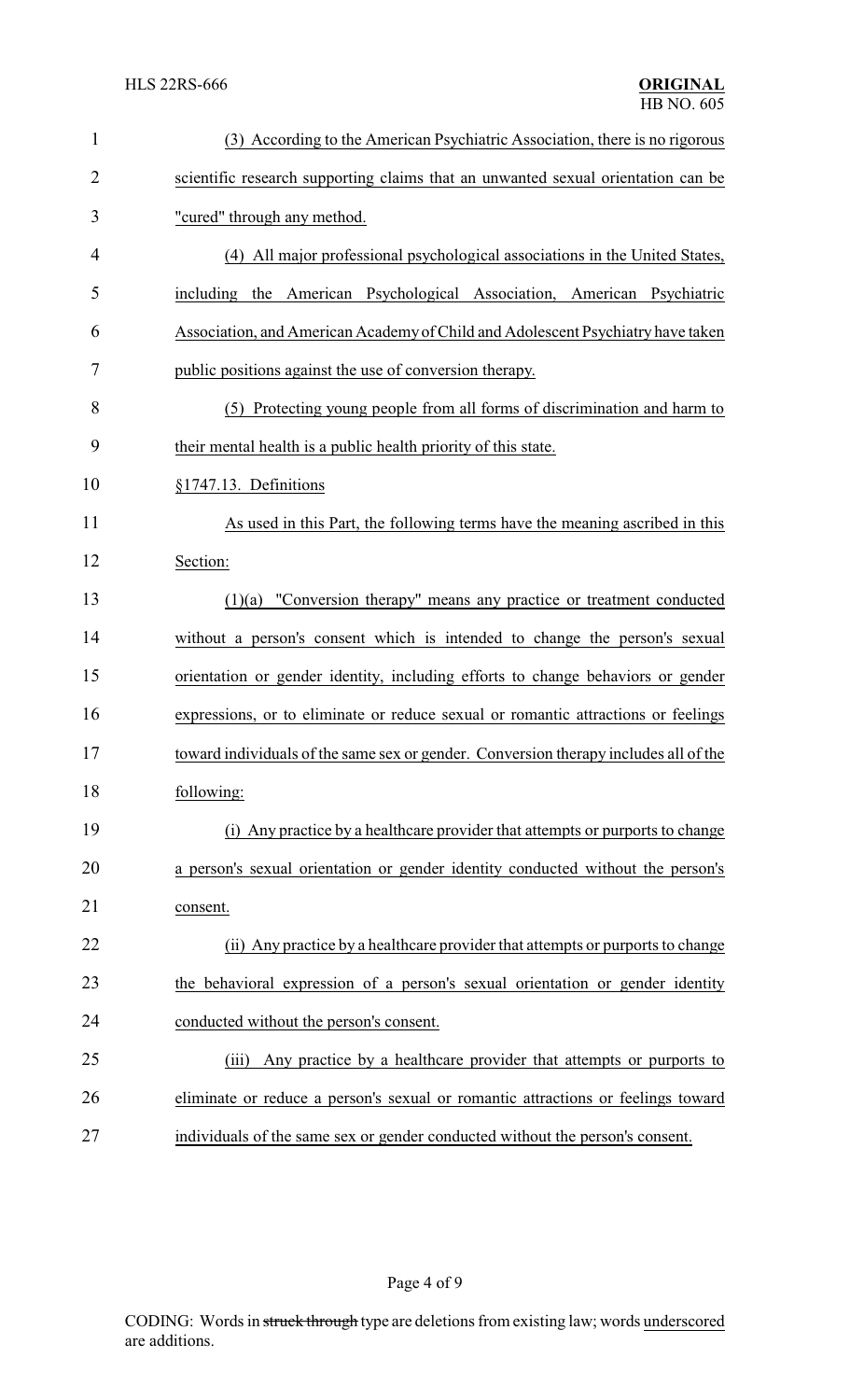| $\mathbf{1}$ | (b) Conversion therapy does not include any of the following:                          |  |
|--------------|----------------------------------------------------------------------------------------|--|
| 2            | (i) Counseling or other practices by a healthcare provider to assist a person          |  |
| 3            | who is undergoing gender transition.                                                   |  |
| 4            | Counseling or other practices by a healthcare provider that provide<br>(ii)            |  |
| 5            | acceptance, support, and understanding of a person or facilitate a person's coping,    |  |
| 6            | social support, and identity exploration and development, including sexual             |  |
| 7            | orientation-neutral interventions to prevent or address unlawful conduct or unsafe     |  |
| 8            | sexual practices, if such counseling does not seek to change an individual's sexual    |  |
| 9            | orientation or gender identity.                                                        |  |
| 10           | (iii) Counseling or other practices that are conducted at a person's request or        |  |
| 11           | otherwise with the person's consent.                                                   |  |
| 12           | (2) "Healthcare provider" means any of the following professionals who are             |  |
| 13           | licensed in accordance with applicable provisions of this Title and whose health       |  |
| 14           | profession is regulated pursuant to this Title:                                        |  |
| 15           | (a) A psychiatrist and any other physician.                                            |  |
| 16           | (b) A medical psychologist, specialist in school psychology, and any other             |  |
| 17           | psychologist including any provisional licensed psychologist.                          |  |
| 18           | A marriage and family therapist and any other licensed professional<br>(c)             |  |
| 19           | counselor.                                                                             |  |
| 20           | (d) A clinical social worker.                                                          |  |
| 21           | (e) A psychiatric mental health nurse practitioner and any other advanced              |  |
| 22           | practice registered nurse.                                                             |  |
| 23           | §1747.14. Conversion therapy; prohibition; penalties                                   |  |
| 24           | A. No healthcare provider shall engage in conversion therapy with any                  |  |
| 25           | patient under the age of eighteen.                                                     |  |
| 26           | B. Whoever violates the prohibition provided in Subsection A of this Section           |  |
| 27           | shall, for each violation, be fined not more than one thousand dollars, imprisoned for |  |
| 28           | not more than six months, or both. Additionally, a violation of the prohibition        |  |
| 29           | provided in Subsection A of this Section shall subject the healthcare provider who     |  |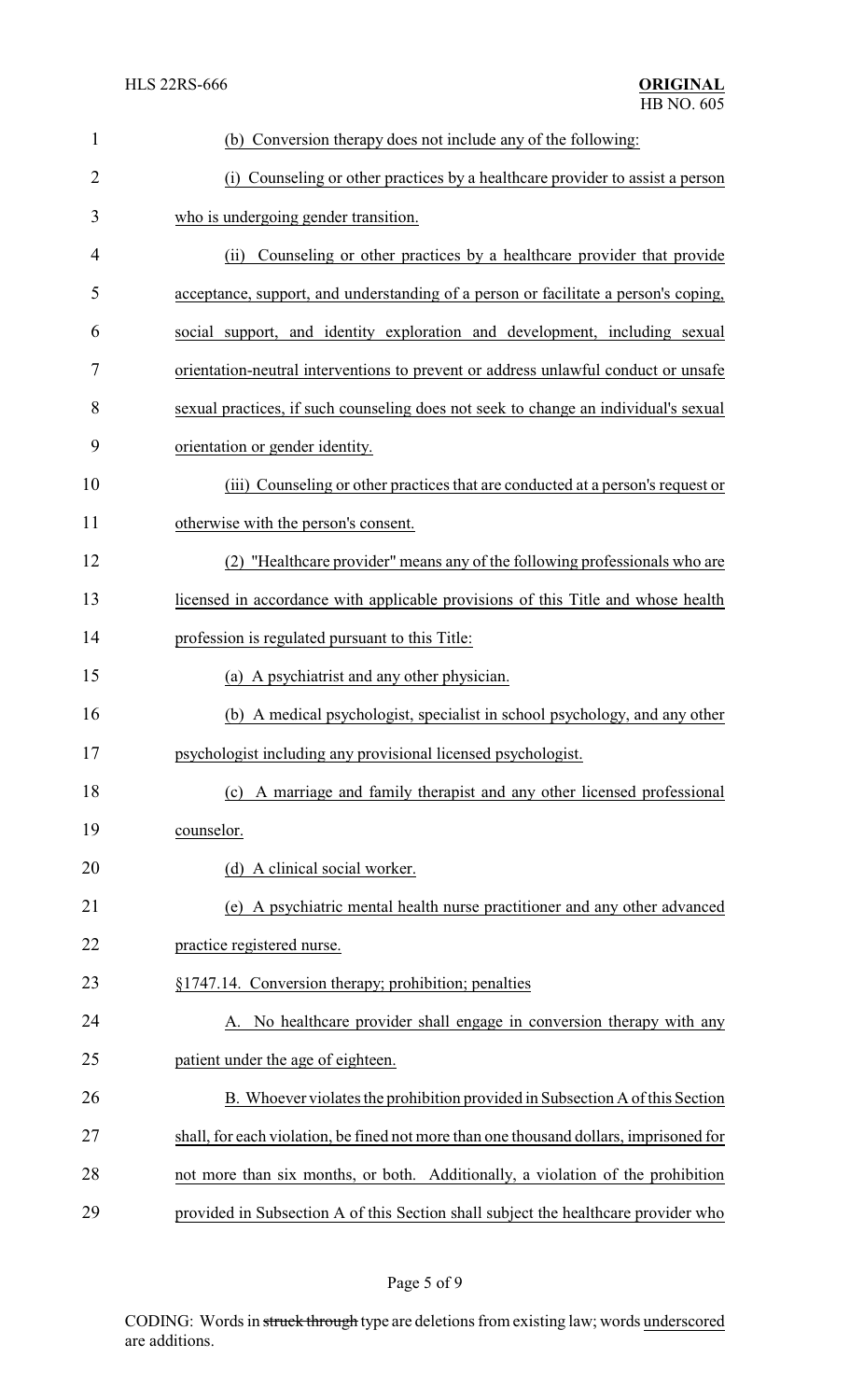| 1              | committed the violation to any applicable disciplinary proceeding, penalty, or          |  |  |
|----------------|-----------------------------------------------------------------------------------------|--|--|
| $\overline{2}$ | sanction for unprofessional conduct imposed by the agency, board, or commission         |  |  |
| 3              | through which he is licensed to practice a health profession.                           |  |  |
| 4              | §1747.15. Rulemaking                                                                    |  |  |
| 5              | Each agency, board, or commission which licenses and regulates the health               |  |  |
| 6              | profession of any healthcare provider as defined in R.S. 37:1747.13 shall promulgate    |  |  |
| 7              | all such rules in accordance with the Administrative Procedure Act as are necessary     |  |  |
| 8              | to effectuate the purpose of this Part and implement its provisions.                    |  |  |
| 9              | $\ast$<br>*<br>*                                                                        |  |  |
| 10             | Denial, revocation, or suspension of license; psychologist; provisional<br>§2359.       |  |  |
| 11             | license; specialist in school psychology                                                |  |  |
| 12             | $\ast$<br>*<br>$\ast$                                                                   |  |  |
| 13             | B. The board shall have the power and duty to suspend, place on probation,              |  |  |
| 14             | require remediation for a specified time, revoke any license to practice psychology,    |  |  |
| 15             | any provisional license to practice psychology, or any license to practice as a         |  |  |
| 16             | specialist in school psychology issued by the board, or take any other action           |  |  |
| 17             | specified in the rules and regulations whenever the board, by affirmative vote of at    |  |  |
| 18             | least four members of a five-member hearing panel, shall find by a preponderance        |  |  |
| 19             | of the evidence that a psychologist, provisional licensed psychologist, or specialist   |  |  |
| 20             | in school psychology has engaged in any of the following acts or offenses:              |  |  |
| 21             | $\ast$<br>*<br>∗                                                                        |  |  |
| 22             | Conversion therapy as defined in and prohibited by the provisions of<br>(16)            |  |  |
| 23             | Part VIII-A of Chapter 20 of this Title.                                                |  |  |
| 24             | *<br>$\ast$<br>∗                                                                        |  |  |
| 25             | §2717. Disciplinary action; hearing; procedures; appeal                                 |  |  |
| 26             | A. The board shall have the power to deny, revoke, or suspend any license,              |  |  |
| 27             | certificate, or registration issued by the board or applied for in accordance with this |  |  |
| 28             | Chapter, or otherwise discipline a social worker for any of the following causes:       |  |  |
| 29             | ∗<br>∗<br>∗                                                                             |  |  |

# Page 6 of 9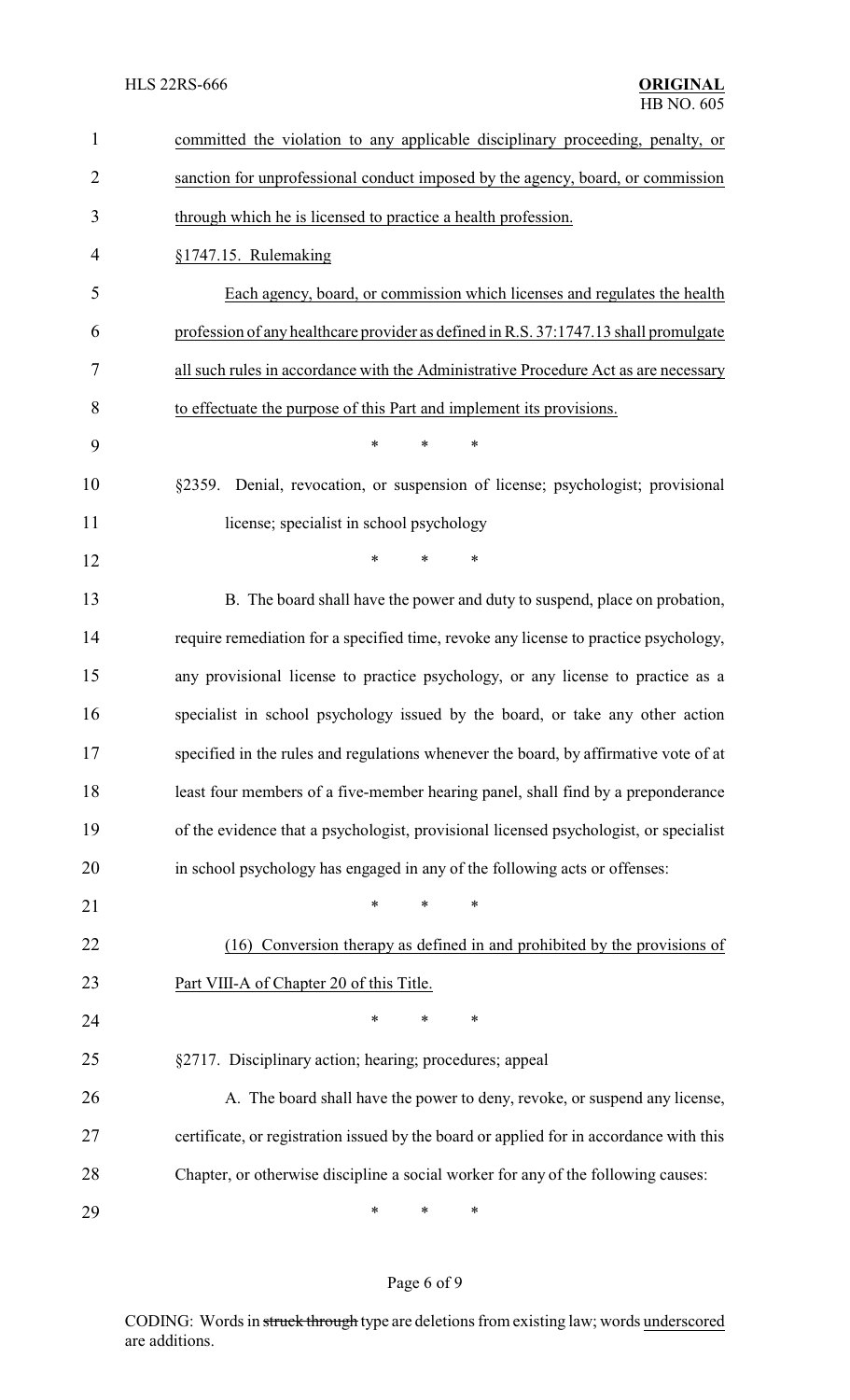| $\mathbf{1}$   | (14) Engaging in conversion therapy as defined in and prohibited by the              |
|----------------|--------------------------------------------------------------------------------------|
| 2              | provisions of Part VIII-A of Chapter 20 of this Title.                               |
| 3              | *<br>*<br>*                                                                          |
| $\overline{4}$ | Section 2. Chapter 1-B of Title 49 of the Louisiana Revised Statutes of 1950,        |
| 5              | comprised of R.S. 49:200.61, is hereby enacted to read as follows:                   |
| 6              | CHAPTER 1-B. PROHIBITION ON PUBLIC FUNDING                                           |
| 7              | OF CONVERSION THERAPY                                                                |
| 8              | §200.61. Public funding of conversion therapy; prohibition                           |
| 9              | A. As used in this Chapter, the terms "conversion therapy" and "healthcare           |
| 10             | provider" shall have the meaning ascribed in R.S. 37:1747.13.                        |
| 11             | B. No institution, board, commission, department, agency, official, or               |
| 12             | employee of the state, or of any political subdivision thereof, shall contract with, |
| 13             | award any grant to, or otherwise bestow any funding upon, an entity or organization  |
| 14             | that employs a healthcare provider who engages in conversion therapy in violation    |
| 15             | of the provisions of Part VIII-A of Chapter 20 of Title 37 of the Louisiana Revised  |
| 16             | Statutes of 1950. The prohibition provided in this Subsection shall apply to state   |
| 17             | funds, federal funds, and any other funds that may be used for purposes of           |
| 18             | contracting for services, providing reimbursements, or grant issuance.               |
| 19             | C. For purposes of compliance with Subsection B of this Section, the                 |
| 20             | Louisiana Department of Health shall not enter into any provider agreement, as       |
| 21             | defined in R.S. 46:437.3, for medical assistance program funding with any healthcare |
| 22             | provider that engages in conversion therapy in violation of the provisions of Part   |
| 23             | VIII-A of Chapter 20 of Title 37 of the Louisiana Revised Statutes of 1950.          |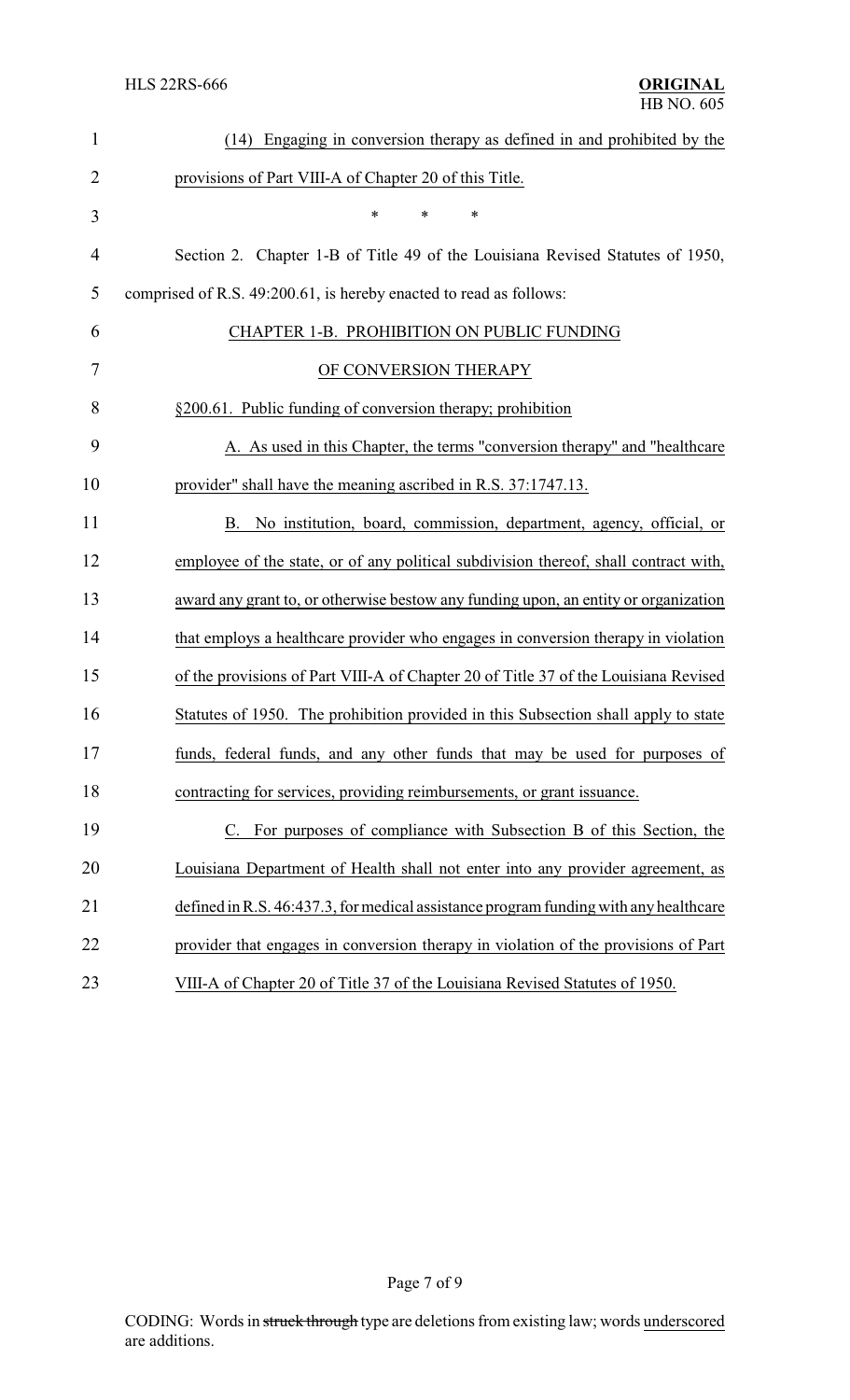### DIGEST

The digest printed below was prepared by House Legislative Services. It constitutes no part of the legislative instrument. The keyword, one-liner, abstract, and digest do not constitute part of the law or proof or indicia of legislative intent. [R.S. 1:13(B) and 24:177(E)]

| HB 605 Original | 2022 Regular Session | Landry |
|-----------------|----------------------|--------|
|-----------------|----------------------|--------|

**Abstract:** Defines "conversion therapy" and prohibits certain licensed health professionals from engaging in that practice with any minor.

Proposed law sets forth legislative findings relative to the practice known as conversion therapy including the following:

- (1) "Conversion therapy" is a general term that encompasses practices intended to change a lesbian, gay, bisexual, transgender, queer, or two-spirit individual's sexual orientation, gender identity, or both.
- (2) According to the American Psychiatric Assoc., there is no rigorous scientific research supporting claims that an unwanted sexual orientation can be "cured" through any method.
- (3) The American Psychological Assoc., American Psychiatric Assoc., and American Academy of Child and Adolescent Psychiatry have all taken public positions against the use of conversion therapy.

Proposed law defines "conversion therapy", for purposes of proposed law, as any practice or treatment conducted without a person's consent which is intended to change the person's sexual orientation or gender identity, including efforts to change behaviors or gender expressions, or to eliminate or reduce sexual or romantic attractions or feelings toward individuals of the same sex or gender. Provides that conversion therapy includes all of the following:

- (1) Any practice by a healthcare provider that attempts or purports to change a person's sexual orientation or gender identity conducted without the person's consent.
- (2) Any practice by a healthcare provider that attempts or purports to change the behavioral expression of a person's sexual orientation or gender identity conducted without the person's consent.
- (3) Any practice by a healthcare provider that attempts or purports to eliminate or reduce a person's sexual or romantic attractions or feelings toward individuals of the same sex or gender conducted without the person's consent.

Proposed law stipulates that conversion therapy does not include any of the following:

- (1) Counseling or other practices by a healthcare provider to assist a person who is undergoing gender transition.
- (2) Counseling or other practices by a healthcare provider that provide acceptance, support, and understanding of a person or facilitate a person's coping, social support, and identity exploration and development, including sexual orientation-neutral interventions to prevent or address unlawful conduct or unsafe sexual practices, if such counseling does not seek to change an individual's sexual orientation or gender identity.